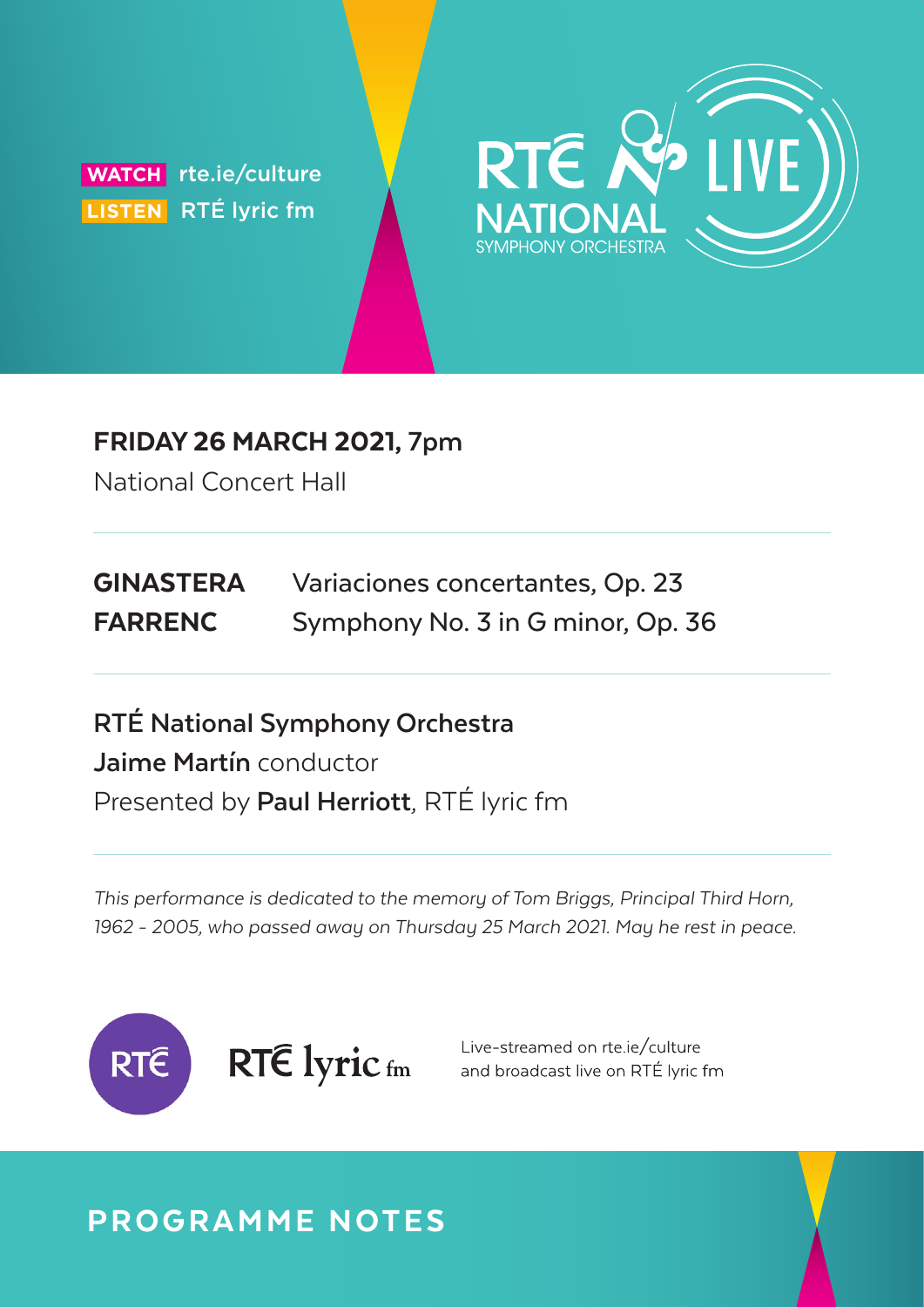## ALBERTO GINASTERA 1916-1983 **Variaciones concertantes, Op. 23**

- i. Tema per violoncello ed arpa
- ii. Interludio per corde
- iii. Variazione giacosa per Flauto
- iv. Variazione in modo di scherzo per Clarinetto
- v. Variazione Drammatica per Viola
- vi. Variazione canonica per Oboe e Fagotto
- vii. Variazione ritmica per Tromba e Trombone
- viii. Variazione in modo di Moto perpetuo per Violino
- ix. Variazione pastorale per Corno
- x. Interludio per Fiati
- xi. Ripressa dal tema per Contrabasso
- xii. Variazione finale in modo di Rondo per orchestra

Born in Buenos Aires in 1916, Alberto Ginastera's development as a composer reflected the widening social, political and cultural perspectives of his native Argentina and wider afield in Latin America in the middle and later years of the last century.

A onetime student of Aaron Copland, widely acknowledged as the father of modern American classical music, Ginastera proved to be no less an influential figure in his own homeland. Throughout his career, his music deftly integrated traditional Argentinean folk idioms and instruments with the contemporary compositional techniques that reached the southern American continent from its near, northern neighbour, the United States, and Europe.

His music can be divided into three stylistic periods, the Variaciones concertantes of 1953 falling in the middle of the second, so-called 'Subjective Nationalism' phase, which lasted for a decade from 1948.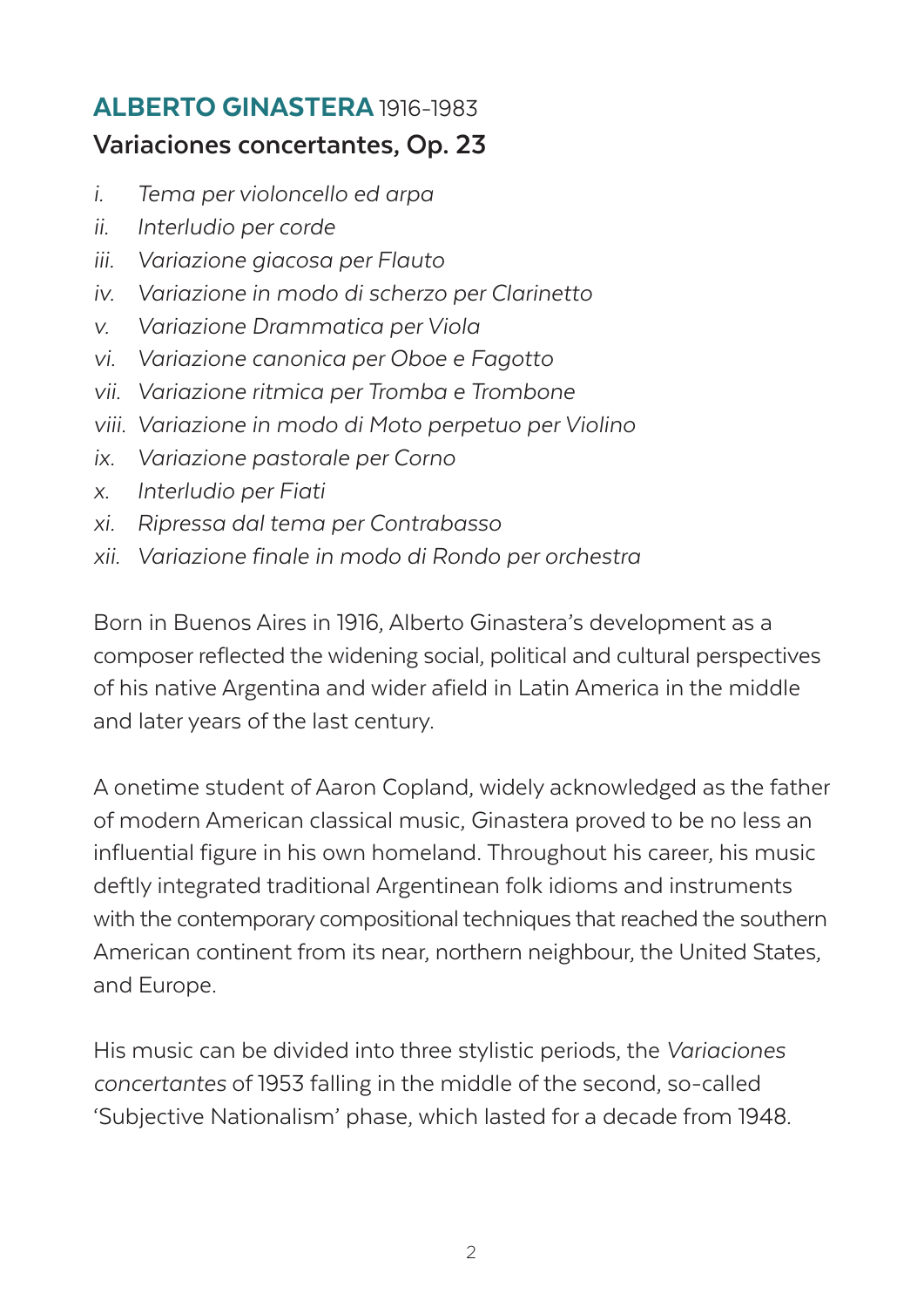Despite his commitment to Argentina's cultural traditions, Ginastera's embracing of 'foreign' musical styles saw him censured by the Fascistleaning government of Juan Perón. Forced to resign his position as director of the National University of La Plata, he took refuge in composing film scores, welcoming a commission from the Buenos Aires-based Asociación de Amigos de la Música to compose the Variaciones concertantes. Its first performance was conducted by Igor Markevitch.

Ginastera described the work as 'concerto-like', adding 'instead of employing folkloric materials, an Argentine atmosphere is obtained by the use of original melodies and rhythms… whose expressive tension has a pronounced Argentine accent'.

Cast in 12, through-played movements, it roots itself in five anchored pitches that appear in various guises throughout to lend a sense of both connectivity and continuity to the free-flowing material.

Two 'interludes' – the first for strings, heard immediately after the opening expressive theme for cello and harp; the second, for winds, as a sort of gear change towards the end – frame seven central sections, each giving prominence to individual or paired instruments, some with purely decorative intentions, others more actively re-fashioning the opening principal theme into a new melody.

The first variation proper is a bustling, scampering showpiece for flute that makes much of its giacosa ('merry, playful') marking. The second is an animated scherzo foregrounding the clarinet and underpinned by a borrowed but characteristic Ginastera signature: the jousting malambo, an energetic dance favoured by the iconic gaucho horsemen of Latin America.

A haunting threnody for viola, reminiscent of Ottorino Respighi, follows in the work's most extended sequence, its pensive mood seeping into the following forlorn exchange between oboe and bassoon that soon evaporates into momentary silence.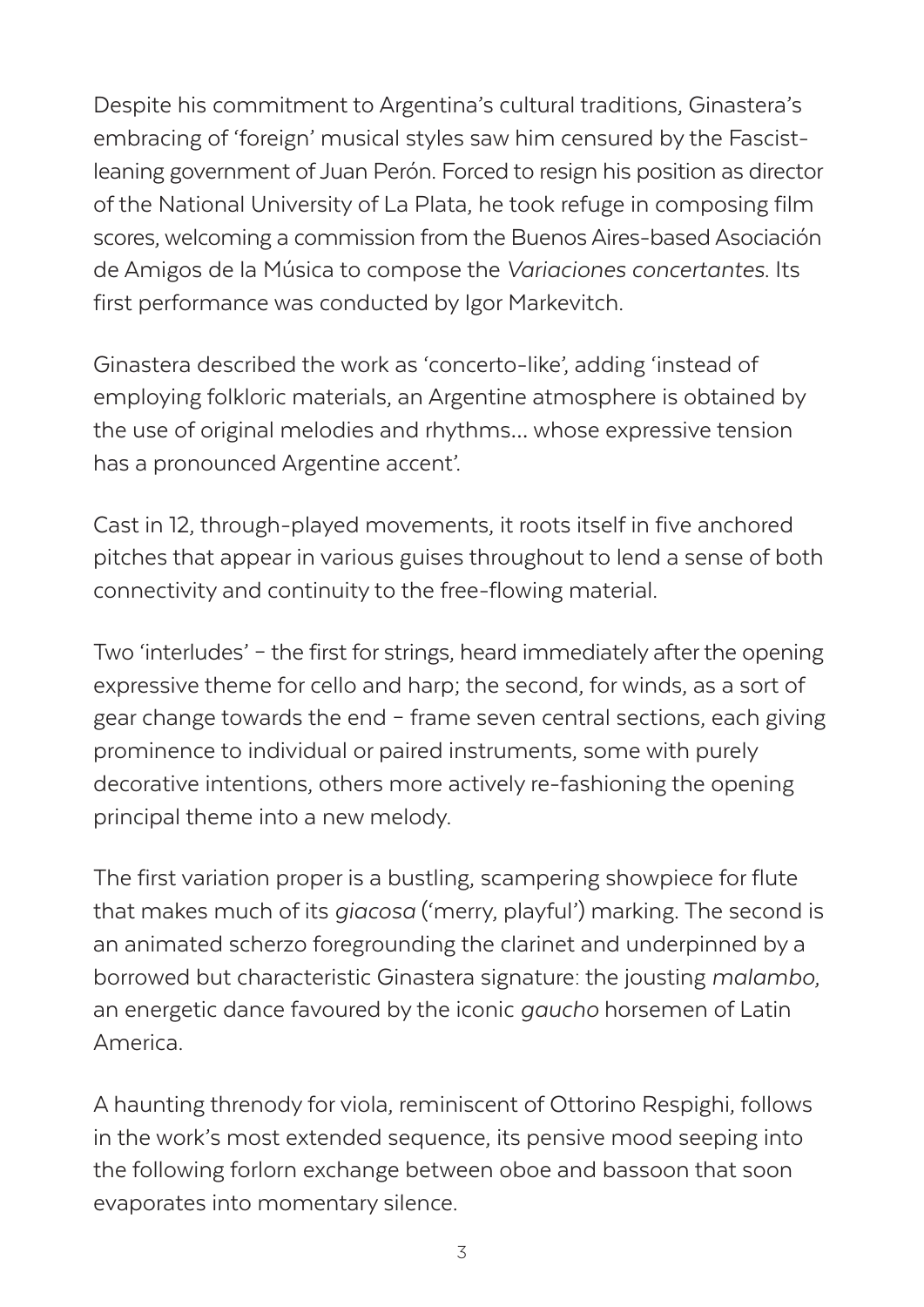Out of which erupts a fiery, fleeting outburst from trumpet, trombone and slicing strings, another passage energised by its appropriation of the malambo. It is answered by a violinistic flurry which swiftly moves from agitation to mounting excitement before the last of the seven central variations finds horns coating the original theme in plaintive, pastoral hues.

A sweet-sour, wind-led Interlude leads to a reprise of the main theme, now melancholically voiced by harp-accompanied double bass, before a sprightly, extended final variation engages the full orchestra in one, last virtuosic flourish that takes the malambo to new, ecstatic symphonic heights.

Programme note Michael Quinn © RTÉ

## LOUISE FARRENC 1804-1875 **Symphony No. 3 in G minor**

- i. Adagio Allegro
- ii. Adagio cantabile
- iii. Scherzo: Vivace
- iv. Finale: Allegro

Relegated until recently to the footnotes of histories of 19th-century music, Louise Farrenc's rediscovery over the past two decades has revealed not just one of the finest female composers of the period, but one of the finest in any era. Her music carries itself with a crafted, cultivated quality that earned praise from her peers, Berlioz and Schumann, to whom she was favourably compared alongside Mendelssohn.

Born in Paris to a well-connected artistic family – her father and brother (Jacques-Edme and Auguste Dumont) were admired sculptors – she showed early promise as a pianist. Enough to merit lessons with luminaries such as Ignaz Moscheles, Johann Nepomuk Hummel and Anton Reicha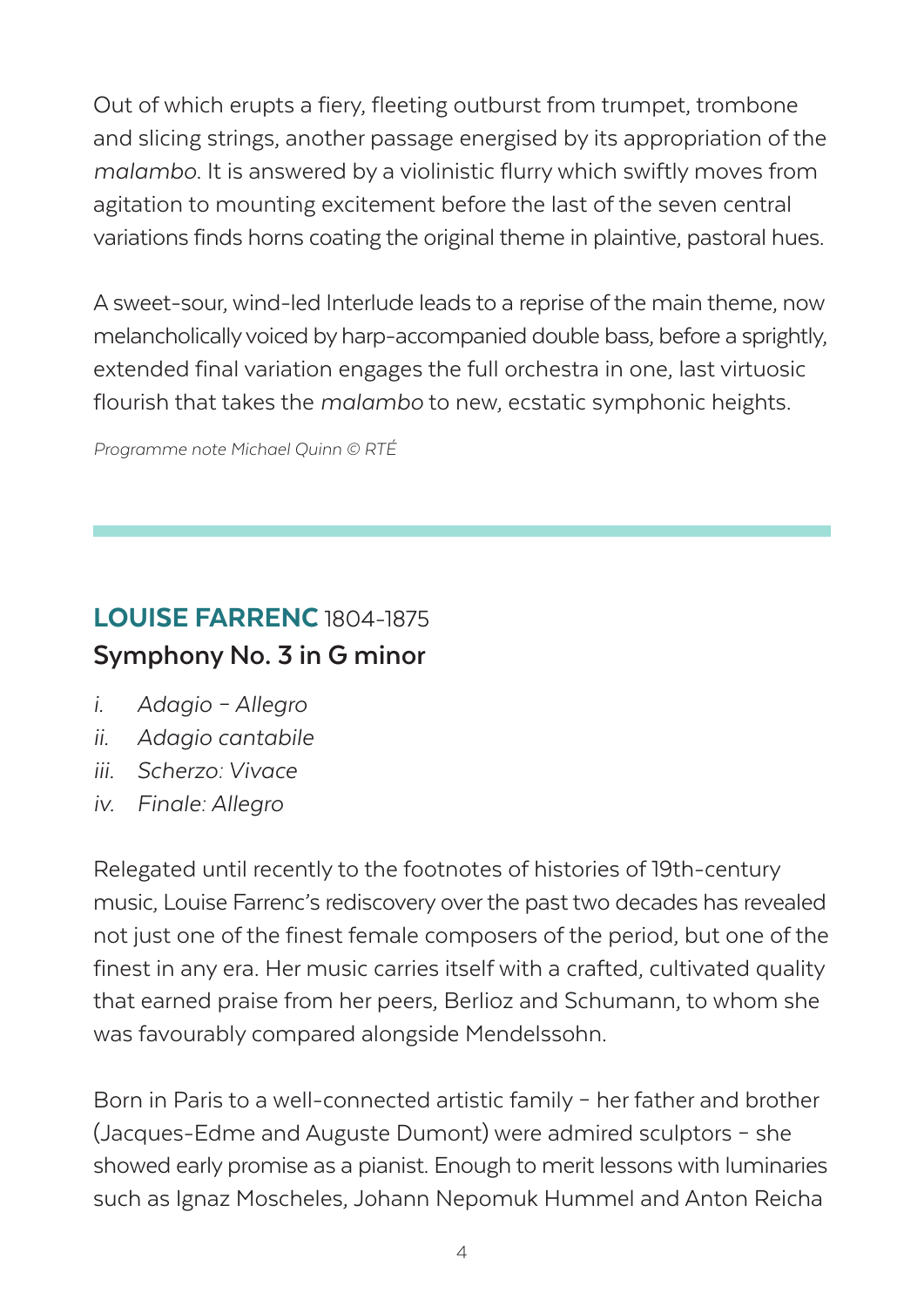(himself currently being rediscovered as a composer of scintillating piano pieces).

Aged 15, she enrolled at the Paris Conservatoire in 1819 to study piano with Reicha, although composition lessons, then the exclusive preserve of men at the prestigious academy, were denied her. Over the next two decades she established herself as a formidable concert pianist, her prowess leading to her appointment to the Conservatoire as its first female professor of piano in 1842. Remaining in the post for 30 years, she became one of Europe's most respected keyboard teachers.

It's worth noting in passing two things: her husband, Aristide Farrenc, was a promising flute player later became one of France's leading music publishers; and, more significantly, Farrenc herself was a lifelong agitator for gender equality on the concert platform and in academia, eventually winning a hard, long-fought battle for parity of payment with her male colleagues.

She wrote the first of her three symphonies in the year she took up her teaching position, the second three years later in 1845 and the third, after a two-year gap during which she added to her substantial output of chamber music, in 1847.

Farrenc's symphonies flew in the face of convention, boldly asserting themselves into an historically male-dominated arena. As if that wasn't enough of a hill to climb, her commitment to instrumental and orchestral music was distinctly at odds with the then current craze in France for all things operatic. That it took its references from Germany was another indication of her individuality in the face of prevailing fashions.

Her Third Symphony, her last orchestral work, is the product of a composer secure and confident enough in her own abilities to step away from the Classical inheritance that marked her previous essays in the form. Cast in four movements, the first begins with a brittle, tentative Adagio theme